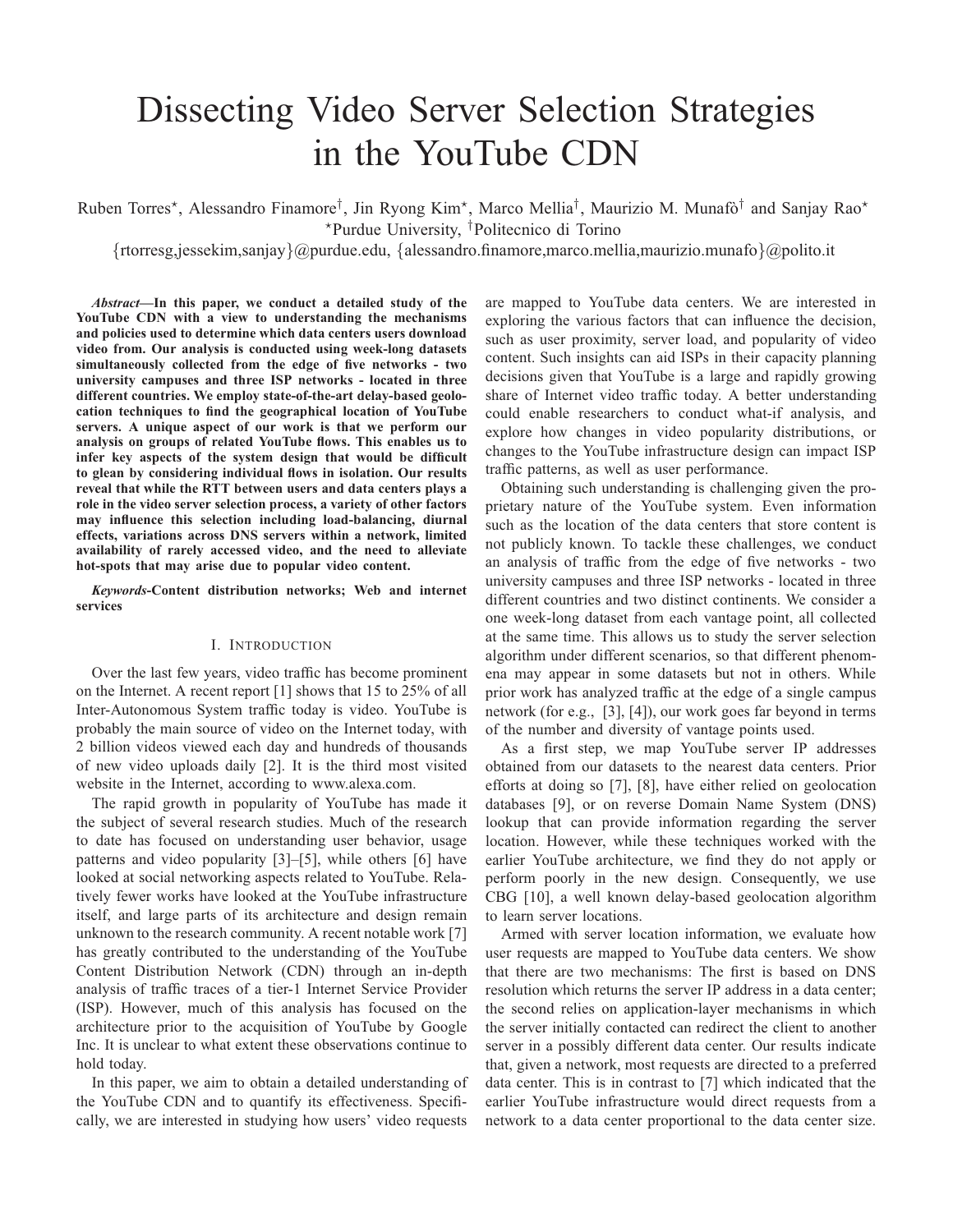Further, our results indicate that the RTT between data centers and clients in a network may play a role in the selection of the preferred data center.

More surprisingly however, our results also show that there do exist a significant number of instances where users are served from a data center that is not the preferred. Our analysis is informed by techniques we employ to identify groups of YouTube flows that correspond to a single video request. A deeper investigation reveals a variety of causes. These include load balancing across data centers, variations across DNS servers within a network, alleviation of hotspots due to popular video content, and accesses of sparse video content that may not be replicated across all data centers. Overall the results point to the complexity of server selection algorithms employed in YouTube, and the myriad factors that must be considered for the successful design of a large video content distribution network.

## II. YOUTUBE BASICS

YouTube is the most popular video-sharing website on which users can watch videos on demand. It was bought by Google Inc. in November 2006 and it is now integrated in the Google offering. In this section we present a high level description of the steps to retrieve a video from the YouTube system as sketched in Figure 1.

When accessing videos from the YouTube site at www.youtube.com, the user either browses the portal based system looking for the desired content, or accesses directly the video web page following a video page URL (step 1). Until the actual video web page is accessed, mostly static information and small thumbnails of suggested videos are presented.

Once the actual video has been selected, the front-end replies with a HTML page in which the video is embedded using an Adobe Flash Player plugin, that takes care of the download and playback of the video (step 2). The name of the server that will provide the video is among the parameters provided for the plugin and it is encoded using a static URL. Then, the content server name is resolved to an IP address by the client via a DNS query to the local DNS server (step 3). Finally, the client will query the content server via HTTP to get the actual video data (step 4).

We further elaborate on steps 3 and 4. First, the selection of the IP address by the local DNS server in step 3 is not arbitrary. In fact, the DNS resolution is exploited by YouTube to route clients to appropriate servers according to various YouTube policies, some of which we will discuss in this paper. Second, it is possible that the preferred server cannot provide the content and the client will be "redirected" by this server to a different one, possibly in a different data center.

## III. METHODOLOGY

To understand the internal mechanisms of the YouTube CDN, we need to analyze the interactions between the user and the content servers. We introduce our data collection tool in Section III-A, and describe our datasets in Section III-B.



Fig. 1. High level sequence of steps to retrieve content.

# *A. Collection tool*

Our traces are collected using Tstat [11], an Open Source passive sniffer with advanced traffic classification capabilities. Tstat identifies the application that generates TCP/UDP flows using a combination of Deep Packet Inspection (DPI) and statistical classifiers. Tstat was found to perform well in [12].

Tstat has the capability to identify major components of the current HTTP Web 2.0 traffic, including in particular YouTube traffic. Classification is achieved by using DPI technology to inspect the packet payload and then to identify YouTube service specific strings. In this paper we rely on Tstat's ability to identify actual YouTube video traffic, corresponding to the download of the Flash Video (flv) or H.264 (MP4) video file to be played back to the user by the Flash plugin. YouTube video downloads embedded in third party sites such as news sites or blogs are also correctly classified, since the same mechanisms are adopted by the Flash plugin. For more details on the classification algorithm implemented in Tstat, we refer the reader to the source code available from [13].

To uniquely identify a YouTube video, Tstat records the *video identifier* (VideoID), which is a unique 11 characters long string assigned by YouTube to the video. This is the same ID that is used when accessing the video web page in the URL. Furthermore, Tstat also records the actual resolution of the video being requested. At the end, the VideoID and resolution identify the actual video stream served to the player.

#### *B. Datasets*

Using Tstat, we collected datasets corresponding to flow-level logs where each line reports a set of statistics related to each YouTube video flow. Among other metrics, the source and destination IP addresses, the total number of bytes, the starting and ending time and both the VideoID and the resolution of the video requested are available.

We collected datasets from five locations spread across three countries including Points-of Presence (PoP) in nationwide ISPs and University campuses. In all cases, a high-end PC running Tstat was installed to analyze in real time all the packets going to and coming from all the hosts in the monitored PoPs. For all these datasets, we focus on a one week time period, between September 4th and September 10th,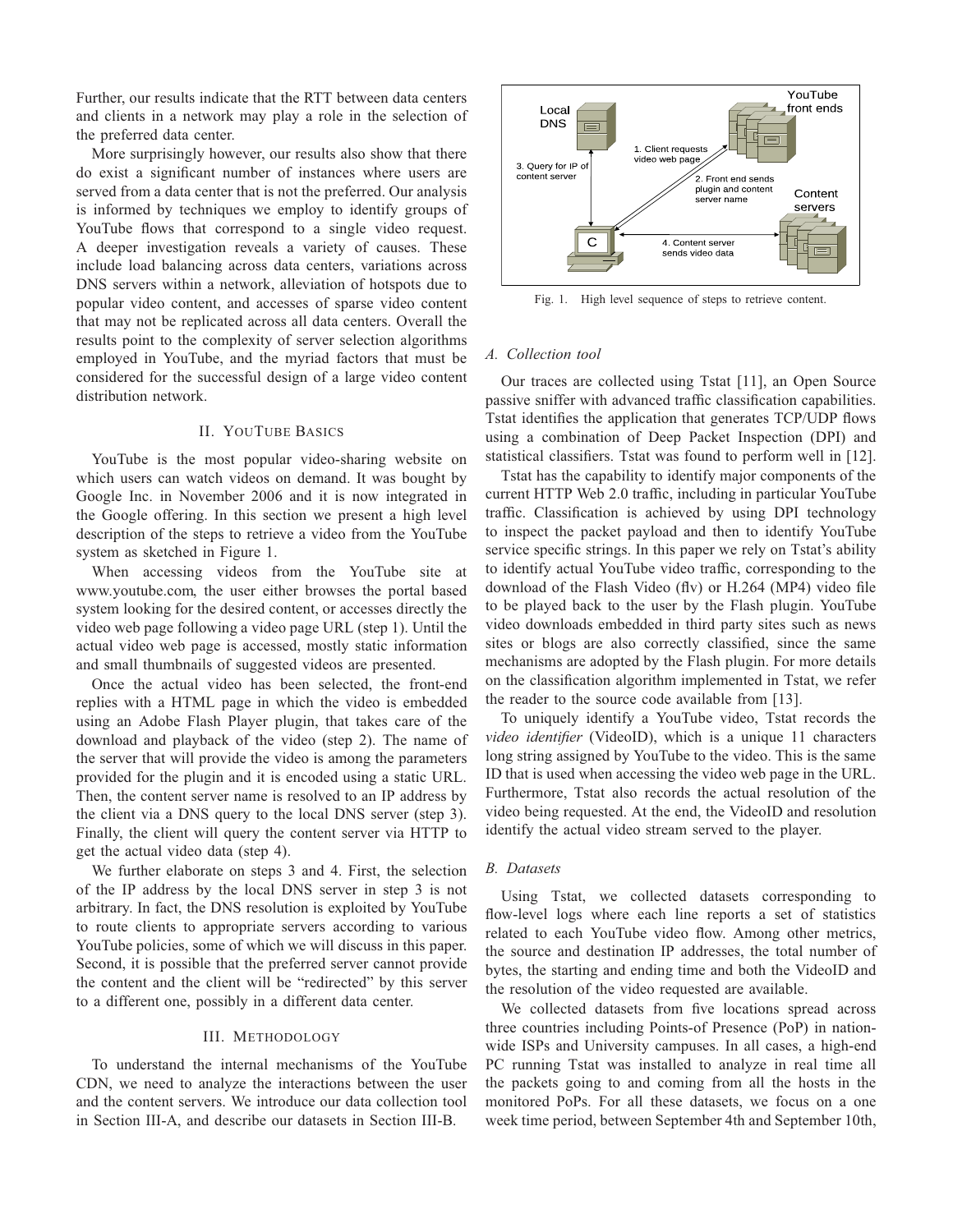TABLE I TRAFFIC SUMMARY FOR THE DATASETS

| Dataset         | YouTube flows | Volume [GB]   #Servers   #Clients |      |       |
|-----------------|---------------|-----------------------------------|------|-------|
| US-Campus       | 874649        | 7061.27                           | 1985 | 20443 |
| EU1-Campus      | 134789        | 580.25                            | 1102 | 1113  |
| EU1-ADSL        | 877443        | 3709.98                           | 1977 | 8348  |
| EU1-FTTH        | 91955         | 463.1                             | 1081 | 997   |
| EH <sub>2</sub> | 513403        | 2834.99                           | 1637 | 6552  |

2010. The collection from all vantage points starts at 12:00am, local time.

Table I summarizes the characteristics of the datasets, reporting the name, the total number of YouTube video flows and corresponding downloaded volume of bytes. Finally, the number of distinct IP addresses considering both YouTube servers and clients in the PoP are reported. In total, more than 2.4 millions YouTube videos have been observed by more than 37,000 users in the whole dataset.

We can divide the 5 datasets collected into two categories: • **ISP Networks**: The datasets have been collected from nation-wide ISPs in two different European countries. EU1- ADSL and EU1-FTTH refer to data collected from two distinct PoPs within the same ISP. The two PoPs differ in the type of Internet access technology of their hosted customers. In EU1- ADSL, all customers are connected through ADSL links and in EU1-FTTH, all customers are connected through FTTH links. The EU1 ISP is the second largest provider in its country. The EU2 dataset has been collected at a PoP of the largest ISP in a different country.

• **Campus Networks**: The datasets have been collected using a methodology similar to the ISP setting. The Tstat PC is located at the edge of each of the campus networks, and all incoming and outgoing traffic is exposed to the monitor. We collected datasets from two University campus networks, one in the U.S. and one in a European country.

# IV. AS LOCATION OF YOUTUBE SERVERS

We start our analysis studying the Autonomous System (AS) in which YouTube video servers are located. We employ the whois tool to map the server IP address to the corresponding AS. Table II presents our findings for each dataset. The second group of columns shows the percentage of servers and bytes sent from the Google AS. Not surprisingly, most servers are hosted in the Google AS (AS 15169). For instance, for the US-Campus dataset, 82.8% of the servers are located in the Google Inc. AS, serving 98.66% of all bytes. The third group of columns shows that a small percentage of servers (and an even smaller percentage of bytes) are still located in the YouTube-EU AS (AS 43515). We therefore have an evidence that since 2009 Google has migrated most content from the YouTube original infrastructure (that was based on third party CDNs) to its own CDN. The traffic served from the YouTube networks is probably because of legacy configurations. This contrasts with earlier studies such as [7], [8], according to which the majority of servers were located in the YouTube AS (AS 36561, now not used anymore).

TABLE II PERCENTAGE OF SERVERS AND BYTES RECEIVED PER AS

|            | AS 15169 |       | AS 43515                                                |      | Same AS |      | Others |      |
|------------|----------|-------|---------------------------------------------------------|------|---------|------|--------|------|
| Dataset    |          |       | Google Inc. YouTube-EU                                  |      |         |      |        |      |
|            |          |       | servers bytes servers bytes servers bytes servers bytes |      |         |      |        |      |
| US-Campus  | 82.8     | 98.96 | 15.6                                                    | 1.03 |         |      |        |      |
| EU1-Campus | 72.2     | 97.8  | 20.3                                                    | 1.6  |         |      |        | 0.6  |
| EU1-ADSI   |          | 98.8  | 28                                                      | 0.94 |         |      | 43     | 0.26 |
| EU1-FTTH   | 70.8     | 99    | 24.2                                                    | 0.83 |         |      |        |      |
|            |          | 49.2  | 28.6                                                    | 10.4 |         | 38.6 | 74     |      |

The fourth group of columns in Table II shows the percentage of servers and bytes received from within the same AS where the dataset have been collected. Note that the values are 0 for all datasets except EU2. The EU2 dataset indeed shows that a YouTube data center is present inside the ISP network. This data center serves 38.6% of the bytes in the EU2 dataset. This results in the EU2 dataset having fairly different performance than other datasets, as our analysis will reveal later.

Finally, the last groups of columns aggregates the percentage of servers and bytes sent from other ASes, among which CW (AS1273) and GBLX (AS3549) are the most likely one. This confirms therefore that YouTube servers can be both present inside an ISP, or in the Google network.

In the rest of this paper, we only focus on accesses to video servers located in the Google AS. For the EU2 dataset, we include accesses to the data center located inside the corresponding ISP.

## V. SERVER GEOLOCATION

In this section we present the techniques used to identify the geographical location of the YouTube servers seen in our datasets. The goal is to later use this information to analyze the video server selection policies.

• **Limitations of IP-to-location databases:** One common way to find the geographical location of an IP address is to rely on public databases [8]. While such databases are fairly accurate for IPs belonging to commercial ISPs, they are known to be inaccurate for geolocation of internal IPs of large corporate networks. For example, according to the Maxmind database [9], all YouTube content servers found in the datasets should be located in *Mountain View, California, USA*. To verify this, we perform RTT measurements from each of our vantage points to all content servers found in our datasets. Figure 2 reports the Cumulative Distribution Function (CDF) of the minimum RTT obtained to each server. We clearly observe that there is a lot of variation in the measurements, and in particular, many of the RTT measurements for the European connections are too small to be compatible with intercontinental propagation time constraints [14]. This indicates that all servers cannot be located in the same place.

We note that Maxmind was useful in [8], probably because most YouTube servers in the old infrastructure were reported as located in San Mateo and Mountain View, California, USA. Further, a recent work [7] adopts a different approach, where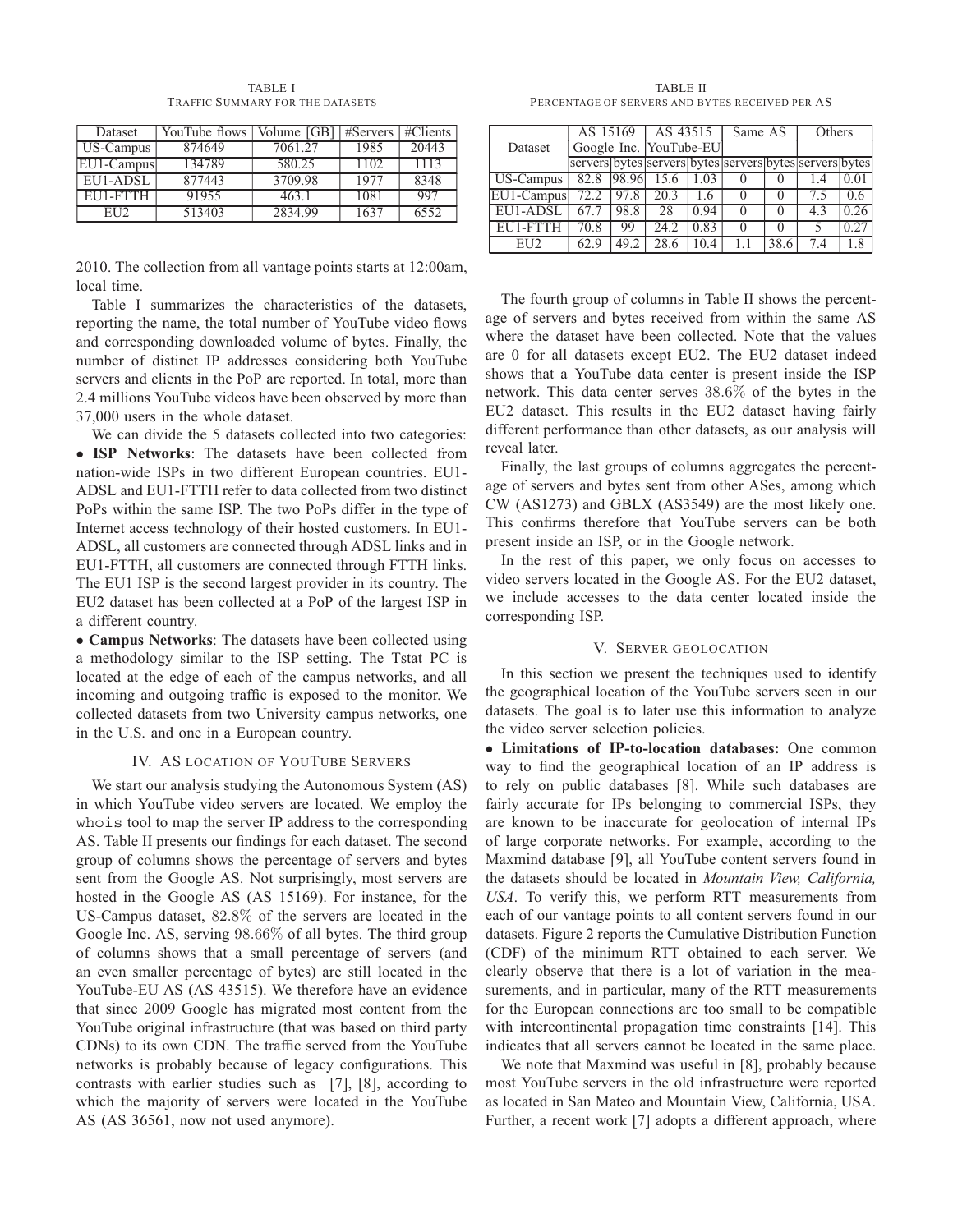

Fig. 2. RTT to YouTube content servers from each of our vantage points.

the location of the server is obtained directly from the server name. However, this approach is not applicable to the new YouTube infrastructure, where DNS reverse lookup is not allowed. Therefore we decided to adopt a measurement-based approach to systematically localize YouTube servers.

• **Measurement based geolocation mechanism:** CBG [10] is a well-known geolocation algorithm that is based on simple triangulation. A set of landmarks is used to measure the RTT to a target. A simple linear function is then used to estimate the physical distance between each landmark and the target. This distance will become the radius of a circle around the landmark where the target must be located. The intersection among all circles is the area in which the target can be located.

We obtained the CBG tool from Gueye et al. [10] for our evaluations. We used 215 PlanetLab nodes as landmarks: 97 in North America, 82 in Europe, 24 in Asia, 8 in South America, 3 in Oceania and 1 in Africa. Then, we run RTT measurements from each landmark to each of the YouTube servers that have been found in our dataset, and identified the area in which they are placed.

In Figure 3 we evaluate the confidence region of CBG, i.e. the area inside which the target IP should be located. The picture shows the CDF of the radius of the confidence region for all servers found. Separate curves are shown for IPs in U.S. and Europe. Note that the median for both U.S. and European servers is 41km, while the 90th percentile is 320km and 200km, respectively. This is in the ballpark of the PlanetLab experiments presented in [10], where the 90th percentile for U.S. and Europe was about 400km and 130km. We can therefore consider the results provided by CBG to be more than adequate for our analysis.

• **Geolocation Results:** Table III details the result of using CBG to identify the location of all the destination IPs found in the datasets. The table shows the number of servers that are located in North America, Europe and other continents. Interestingly in each of the datasets, at least 10% of the accessed servers are in a different continent.

Finally, since several servers actually fall in a very similar area, we consider all the YouTube servers found in all the datasets and aggregate them into the same "data center". In particular, servers are grouped into the same data center if they are located in the same city according to CBG. We note that all



Fig. 3. Radius of the CBG confidence region for the YouTube servers found in the datasets.

TABLE III GOOGLE SERVERS PER CONTINENT ON EACH DATASET.

| Dataset                 | America Europe Others |     |    |
|-------------------------|-----------------------|-----|----|
| $\overline{US-C}$ ampus | 1464                  | 112 |    |
| EU1-Campus              | 82                    | 713 |    |
| EU1-ADSL                | 518                   | 769 | 51 |
| EU1-FTTH                | 90                    | 631 |    |
| EH 12                   | 233                   | 815 |    |

servers with IP addresses in the same /24 subnet are always aggregated to the same data center using this approach. We found a total of 33 data centers in our datasets, 14 in Europe, 13 in USA and 6 in other places around the world. These results may not cover the complete set of YouTube servers since we are only considering those servers that appeared in our dataset.

# VI. EVALUATING YOUTUBE'S SERVER SELECTION ALGORITHM

In the previous section, we have shown how IP addresses of YouTube servers may be mapped to the appropriate YouTube data centers. Armed with such information, we now try to understand how user video requests are mapped to YouTube data centers. We are interested in exploring the various factors that can influence the decision, such as user proximity, server load, and popularity of content. We begin by discussing the various types of flows in a YouTube session, and then discuss how content servers are selected.

## *A. Video flows and sessions*

In conducting our analysis, it is important to note that when a user attempts to download a video, the overall interaction may include a group of distinct flows, not all of which involve transfer of video. In the normal scenario, each YouTube video request corresponds to a HTTP message exchanged between the Flash Plugin and a content server. If the request succeeds, then the content server starts to deliver the video inside the open connection. It is possible however that the server may not serve the content. In such a case, it would simply *redirect* the user to another content server and close the connection. There may be other possible responses from the server, for e.g., a response indicating that change of video resolution is required. Thus, more generally, according to the reply of the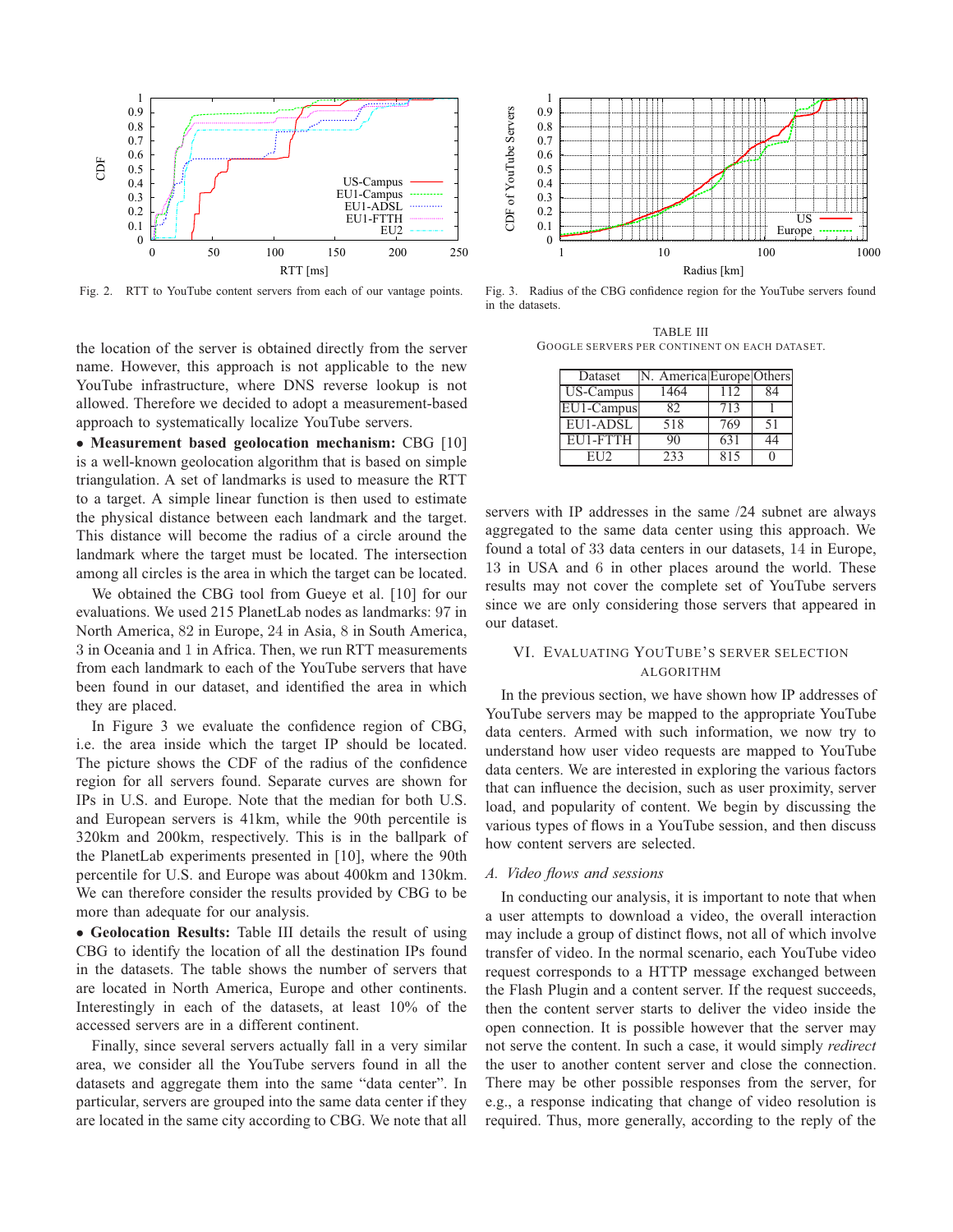

Fig. 5. Number of flows per session with different values of  $T$  for the US-Campus dataset.



Fig. 6. Number of flows per session for all datasets using  $T=1$  second



Fig. 7. Fraction of the total YouTube video traffic served by a data center with an RTT less than a given value from the dataset collection point.

content server, we can distinguish between *video flows*, i.e., long connections carrying the requested video, and *control flows*, i.e., short connections carrying signaling messages.

Knowledge of control flows associated with a video flow can help provide important insights for our analysis. For instance, a video flow from a user to a given server preceded closely (in time) by a control flow to another server is an indication of *redirection*. In contrast, an isolated video flow not preceded by other control flows is an indication that the request was directly served by the contacted server. We refer to such a group of related flows as a *video session*. Identification of video sessions aid our analysis as we will see later.

We now discuss how we identify video flows and sessions. Since Tstat classifies YouTube video flows based on the URL in the HTTP requests, it is not able to distinguish between successful video flows and control messages. To overcome this limitation, we employ a simple heuristic based on the size of the flows involved. Figure 4 presents a CDF of YouTube video flow sizes. Log-scale is used on the x-axis. We notice the distinct kink in the curve, which is due to the two types of flows. Based on this, we separate flows into two groups according to their size: flows smaller than 1000 bytes, which correspond to *control flows*, and the rest of the flows, which corresponds to *video flows*. We have conducted manual experiments which have confirmed that flows smaller than 1000 bytes are indeed control messages.

A *video session* aggregates all flows that i) have the same source IP address and VideoID, and ii) are overlapped in time. In particular, we consider two flows to overlap in time if the end of the first flow and the beginning of the second flow are separated by less than  $T$  seconds. In general, we find that small values of  $T$  will group flows triggered by the system, while large values of  $T$  may also group flows generated by user interactions with the video player, such as changing the video resolution and pausing or fast-forwarding a video. Since we are interested in capturing server redirections, which are triggered by the system, we want to use a small value of  $T$ , but that is large enough to avoid artificially separating related flows. Hence, we perform sensitivity to the value of  $T$  in our traces. We show results for the US-Campus dataset in Figure 5 and note that other traces show similar trends. Results indicate that values of  $T$  equal to 10 seconds or less generate similar number of sessions. So we pick the smallest value of  $T$  in our evaluations,  $T = 1$  second.

Figure 6 reports the CDF of the number of flows per session for each dataset, assuming  $T = 1$  second. It shows that  $72.5 - 80.5\%$  of the sessions consist of a single (long) flow. Therefore, normally there is no need to iterate over different servers to download the video data. However, 19.5−27.5% of the sessions consist of at least 2 flows, showing that the use of application-layer redirection is not insignificant.

#### *B. Understanding server selection strategy*

In Table III we have shown that the users in each dataset contact content servers all over the world. It is now interesting to investigate how the volume of traffic downloaded is spread across the different data centers. Figure 7 reports the fraction of traffic served by each data center versus the RTT between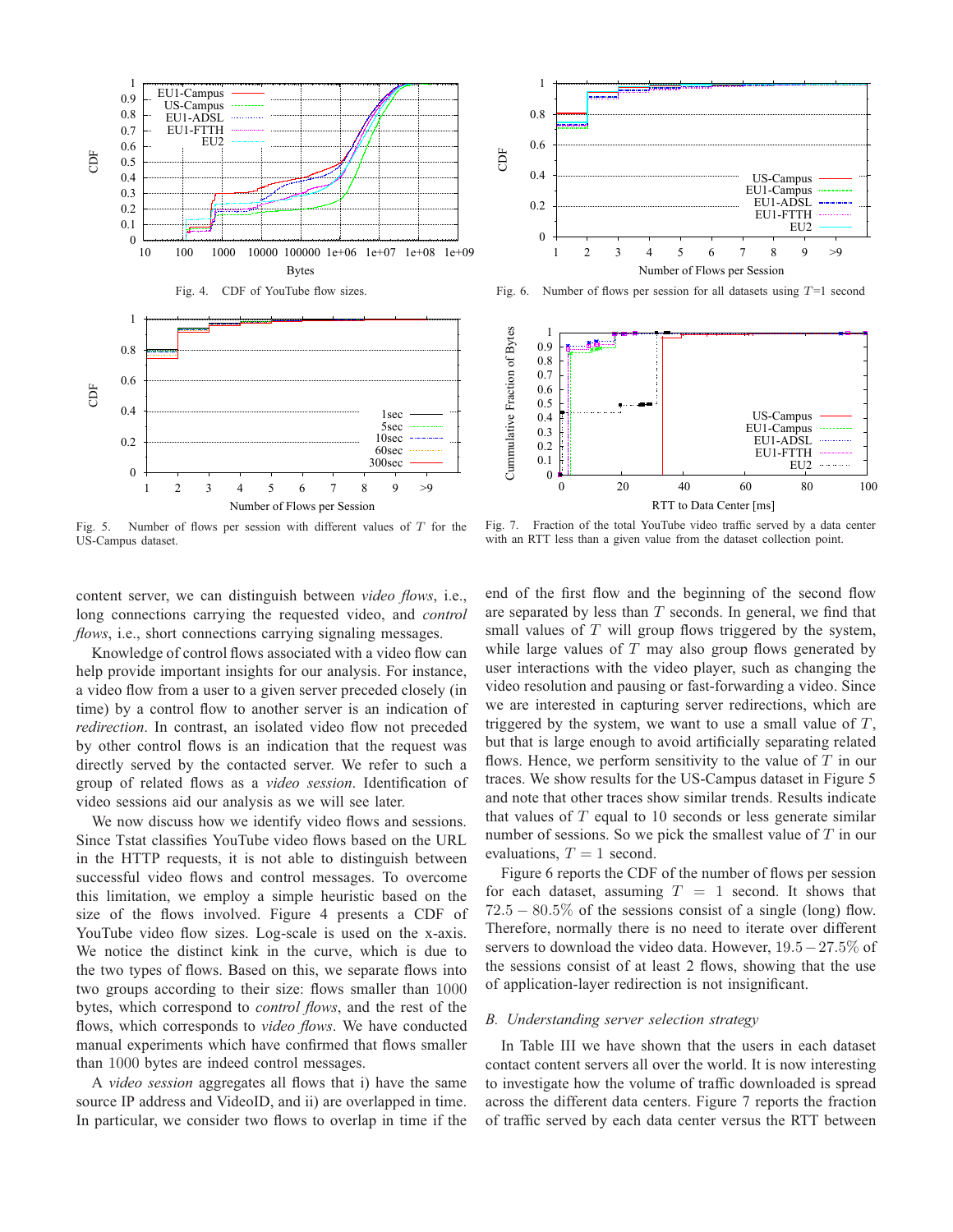

Fig. 8. Fraction of the total YouTube video traffic served by a data center with a distance less than a given value from the dataset collection point.



Fig. 9. Variation of the fraction of video flows directed to a non-preferred data center over time. One hour long time periods are considered.

the vantage points and the data centers itself. In particular, we consider the minimum RTT seen by pinging all servers in each data center from the probe PC installed in the PoP. We observe that except for EU2, in each dataset one data center provides more than 85% of the traffic. We refer to this primary data center as the *preferred* data center for that particular trace and other data centers will be labeled as *non-preferred*. At EU2, two data centers provide more than 95% of the data, one of them located inside the ISP and the other outside in the Google AS. We label the data center with the smallest RTT in EU2 as the preferred one. We give a closer look to the EU2 case in section VII-A.

Further, we notice that the data center that provides most of the traffic is also the data center with the smallest RTT for each dataset. This suggests that RTT does play a role in the selection of YouTube servers. However, we have reason to believe that RTT is not the only criteria and that the preferred data center may change over time. For example, in a more recent dataset collected in February 2011, we found that the majority of US-Campus video requests are directed to a data center with an RTT of more than 100 ms and not to the closest data center, which is around 30 ms away.

Figure 8 considers the distance (in kilometers) between users and the data centers they are mapped to. In most cases, the data centers with the smallest delay to the customers are also the physically closest ones. This is not the case for the US-Campus dataset, where the five closest data centers provide less than 2% of all the traffic. Coupled with previous observations about RTT, this is an indication that geographical proximity is not the primary criterion used in mapping user requests to data centers.

The final observation we make is that although most traffic comes from the preferred data center that is typically very close to the customers, there are some exceptions in all datasets. For the US-Campus and the EU1 datasets, between 5% and 15% of the traffic comes from the *non-preferred* data centers. However, in EU2, more than 55% of the traffic comes from *non-preferred* data centers. We now are interested to see the variation over time of the fraction of traffic coming from non-preferred data centers. One hour-long time slots are considered, and the fraction of traffic served by non-preferred data centers in each of these time slots is determined. Figure 9 plots a CDF of these fractions. The results indicate that the fraction varies across time for most datasets, the variation being most prominent for the EU2 dataset. In particular for this dataset, 50% of the samples have more than 40% of the accesses directed to the non-preferred data center.

# *C. Mechanisms resulting in accesses to non-preferred data centers*

We have seen that a non-negligible fraction of video flows are downloaded from non-preferred data centers. There are at least two possible causes for this. A first possibility is that the DNS mechanisms direct a request to the non-preferred data center. A second possibility is that the request was redirected to another data center by the preferred data center server.

To disambiguate the two cases, we consider the video session associated with each flow, as discussed in Section VI-A. In the case that DNS mapped a request to a non-preferred data center, the video session must consist of a single video flow to a non-preferred data center, or must begin with a control flow to the non-preferred data center. In the other scenario, the session must begin with a control flow to the preferred data center (indicating the DNS mapping was as expected), but subsequent flows in the session must be to non-preferred data centers.

To better understand the effectiveness of DNS in mapping requests to the preferred data center, consider Figure 10(a). Each bar in the figure shows the fraction of sessions that involve only one flow. Further, each bar shows a break down of the requests sent to the preferred and non-preferred data centers. For instance, for US-Campus, 80% of the sessions involve a single flow; 75% are then served by the preferred data center while 5% of sessions are directly going to the nonpreferred data center. Interestingly, about 5% of the single-flow sessions are directly served by the non-preferred data center for EU1 datasets too. For EU2 however, over 40% of the single flow sessions are served by the non-preferred data center. Overall, these results show that DNS is in general effective in mapping requests to the preferred data center. Still DNS mapping mechanisms do account for a significant fraction of video flow accesses to non-preferred data centers.

We next try to understand the extent to which users downloaded video from a non-preferred data center, even though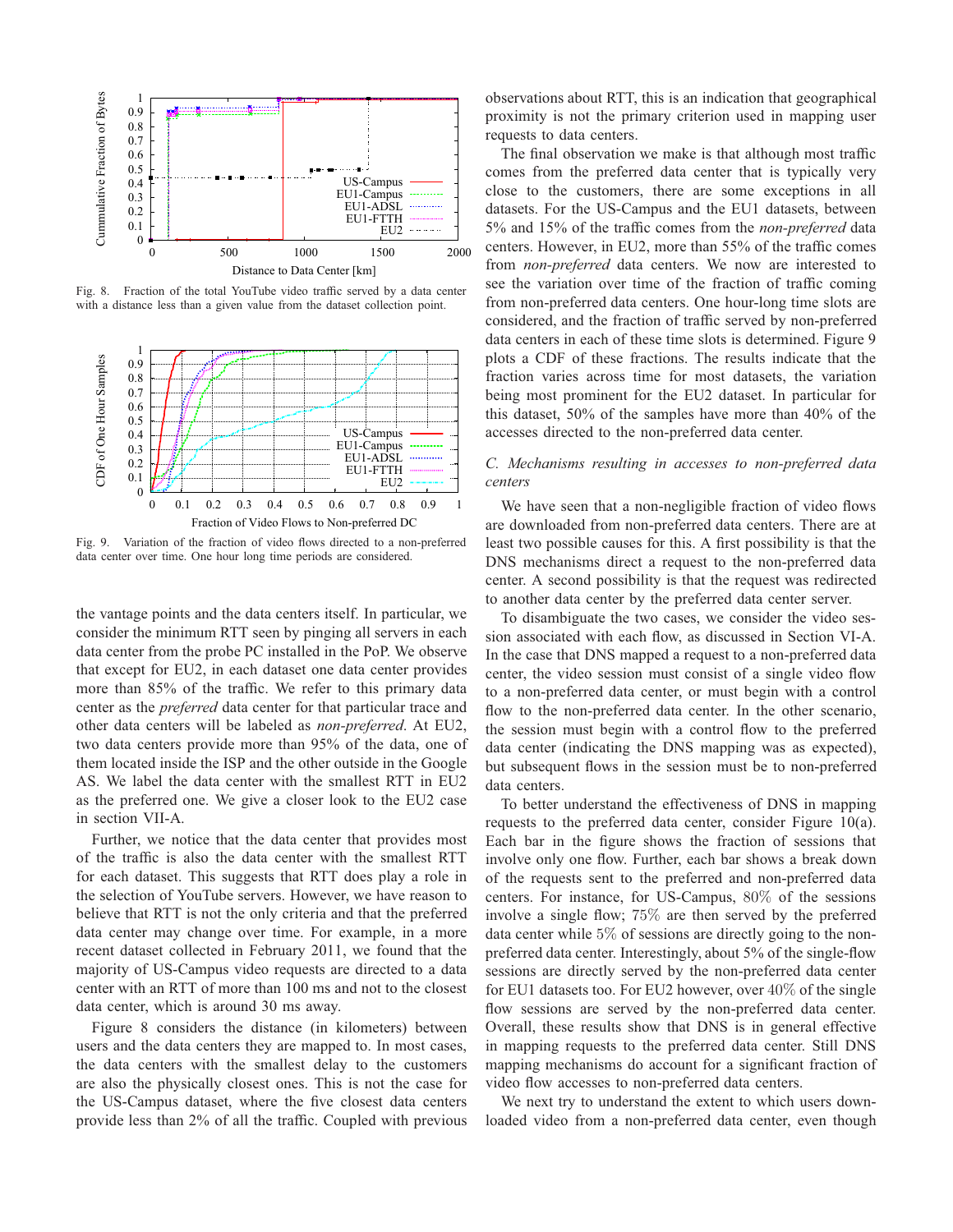

Fig. 10. Breakdown of sessions based on whether flows of the session are sent to preferred data center.

they were directed by DNS to the preferred data center. Figure 10(b) presents the breakdown of sessions involving 2 flows. These sessions group a control flow followed by a video flow. Based on whether each flow involves the preferred or non-preferred data center, we have four possible cases: (i) both preferred; (ii) both non-preferred; (iii) the first preferred and the second non-preferred; and (iv) the first non-preferred and the second preferred. Each bar in Figure 10(b) presents the breakdown among these patterns. For all the EU1 datasets, we see a significant fraction of cases where the DNS did map requests to the preferred data center, but application-layer redirection mechanisms resulted in the user receiving video from a server in a non-preferred data center. For the EU2 dataset, we note that a larger fraction of sessions has both flows going to the non-preferred data center, meaning that the DNS is still the primary cause for the user downloading videos from non-preferred data centers. We have also considered sessions with more than 2 flows. They account for  $5.18 - 10\%$  of the total number of sessions, and they show similar trends to 2 flow sessions. For instance, for all EU1 datasets, a significant fraction of such sessions involve their first access to the preferred data center, and subsequent accesses to non-preferred data centers. We omit further results for lack of space.

# VII. CAUSES UNDERLYING NON-PREFERRED DATA CENTER ACCESSES

In this section, we investigate why accesses to non-preferred data centers occur.

## *A. DNS-level load balancing*

As shown in the previous section, the EU2 dataset exhibits very different behavior compared to other datasets. Over 55% of the video traffic is received from the non-preferred data center, and a vast majority of accesses to non-preferred data centers is due to the DNS mapping mechanisms.



Fig. 11. Fraction of the total YouTube video traffic served by the preferred data center (top graph) and total number of video flows (bottom graph) as a function of time for the EU2 dataset.

To understand this better, consider Figure 11. The top graph presents the evolution over time of the fraction of video flows served by the preferred data center. One hour time slots are considered. The bottom graph shows the total number of video flows seen in the EU2 dataset as a function of time. Note that time 0 represents 12am on Friday. We can clearly see that there is a day/night pattern in this set of requests. During the night, when the total number of accesses from EU2 is small, the internal data center handles almost 100% of the video requests. However, during the day, when the number of requests per hour goes up to around 6000, the fraction of requests handled by the local data center is always around 30% across the whole week. Results for other datasets are not shown for the sake of brevity. Still, all datasets exhibit a clear day/night pattern in the number of requests. However, there is less variation over time of the fraction of flows served by the preferred data center, as already seen in Fig.9. Furthermore, there is much less correlation with the number of requests.

We believe the reason for this is the unique setup in the EU2 network. In this network, the data center inside the network serves as the preferred data center. While this data center located inside the ISP is the nearest to the users, it is unable to handle the entire load generated by users inside the EU2 ISP during busy periods. There is strong evidence that adaptive DNS-level load balancing mechanisms are in place, which results in a significant number of accesses to the non-preferred data centers during the high load period of traffic.

## *B. Variations across DNS servers in a network*

Our results from the previous section indicate that for the US-Campus dataset most of the accesses to the non-preferred data center are caused by DNS. Deeper investigation indicates that most of these accesses may be attributed to clients from a specific internal subnet within the US-Campus network. Those clients indeed request significantly higher fraction of videos from non-preferred data centers than clients in other subnets. To see this, consider Figure 12. Each set of bars corresponds to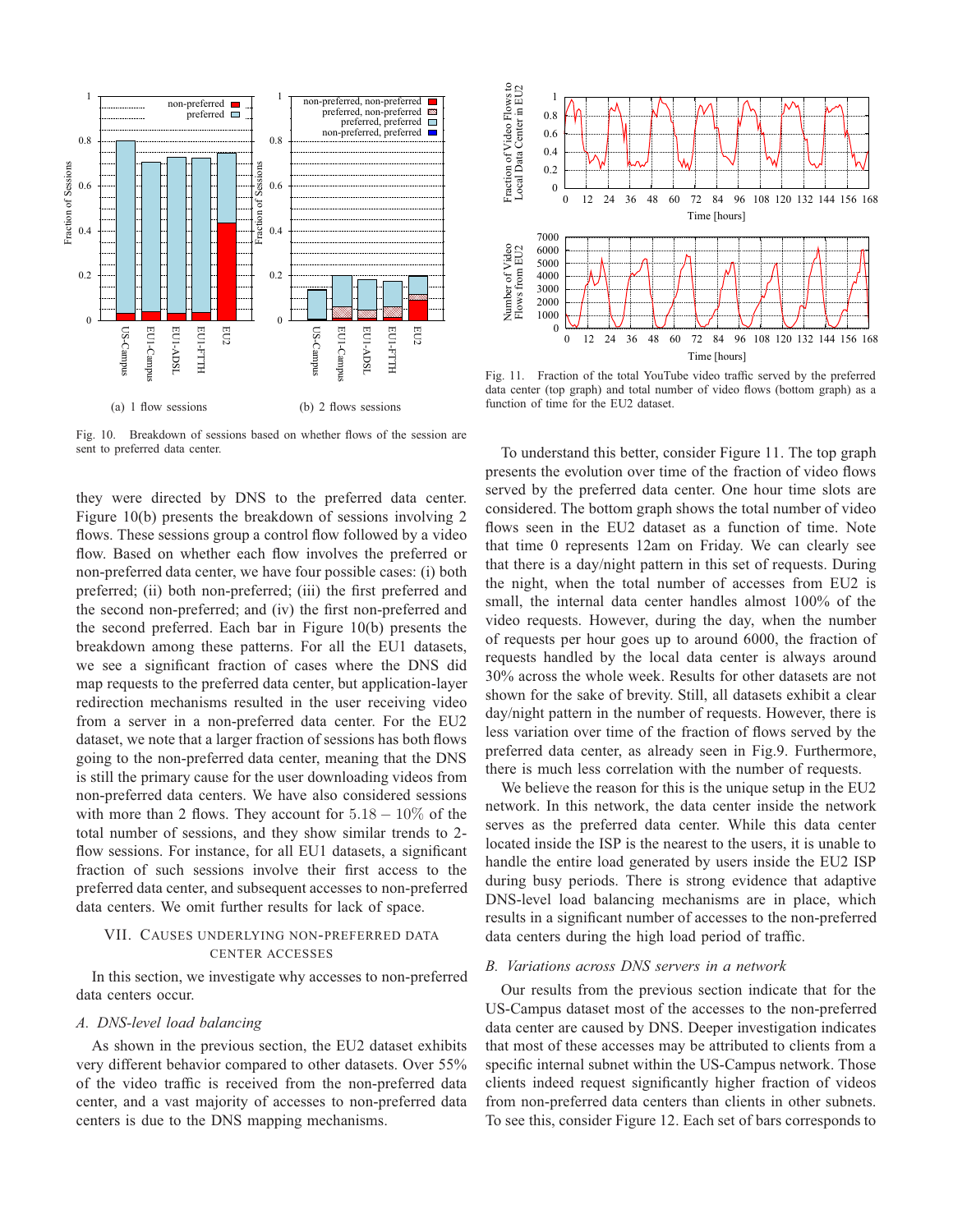

Fig. 12. Fraction of all video flows, and video flows to non-preferred data centers for each internal subnet of the US-Campus dataset.



Fig. 13. Number of requests for a video to the non-preferred data centers.

an internal subnet at US-Campus. The bars on the left and right respectively show the fraction of accesses to non-preferred data centers, and the fraction of all accesses, which may be attributed to the subnet. Net-3 shows a clear bias: though this subnet only accounts for around 4% of the total video flows in the dataset, it accounts for almost 50% of all the flows served by non-preferred data centers.

Further investigation shows that hosts in the Net-3 subnet use different DNS servers that map YouTube server names to a different preferred data center. In other words, when the authoritative DNS servers for the YouTube domain are queried by the local DNS servers in Net-3, the mapping provided is to a different preferred data center than the other subnets on US-Campus. We believe this behavior is not a misconfiguration in the YouTube servers or the Net-3 servers, but we rather hypothesize that this is the result of a DNS-level assignment policy employed by YouTube, probably for load balancing purposes, which can vary between DNS servers and thus subnets that belong to the same campus or ISP network.

#### *C. Investigating redirection at the application layer*

We now consider cases where users download video from non-preferred data centers, even though DNS mapped them to the preferred data center.

To get more insights into this, consider Figure 13 which reports the CDF of the number of times a video is downloaded from a non-preferred data center. Only videos that are downloaded at least once from a non-preferred data center are considered. The results show two trends. First, a large



Fig. 14. Load related to the top 4 videos with the highest number of accesses to the non-preferred data centers for the EU1-ADSL dataset.



Fig. 15. Average and maximum number of requests per server in the preferred data center of EU1-ADSL dataset.

fraction of videos are downloaded exactly once from the non-preferred data center. For example, for the EU1-Campus dataset, around 85% of the videos are downloaded only once from the non-preferred data center. Second, there is a long tail in the distributions. In fact, some videos are downloaded more than 1000 times from non-preferred data centers. We consider the impact of popular and unpopular videos on server selection in the next few paragraphs.

• **Alleviating hot-spots due to popular videos:** Let us focus first on the tail in Figure 13. Figure 14 considers the four videos with the highest number of accesses to the nonpreferred data centers for the EU1-ADSL dataset. Each graph corresponds to one of the videos, and shows (i) the total number of accesses to that video; and (ii) the number of times the video is downloaded from the non-preferred data center, as a function of time. We see that there are spikes indicating that some videos are more popular during certain limited periods of time. Most accesses to non-preferred data centers occur during these periods. In particular, all these videos were played by default when accessing the www.youtube.com web page for exactly 24 hours, i.e., they are the "video of the day".

Those are therefore very popular videos, which possibly generate a workload that can exceed the preferred data center capacity. Therefore, application-layer redirection is used to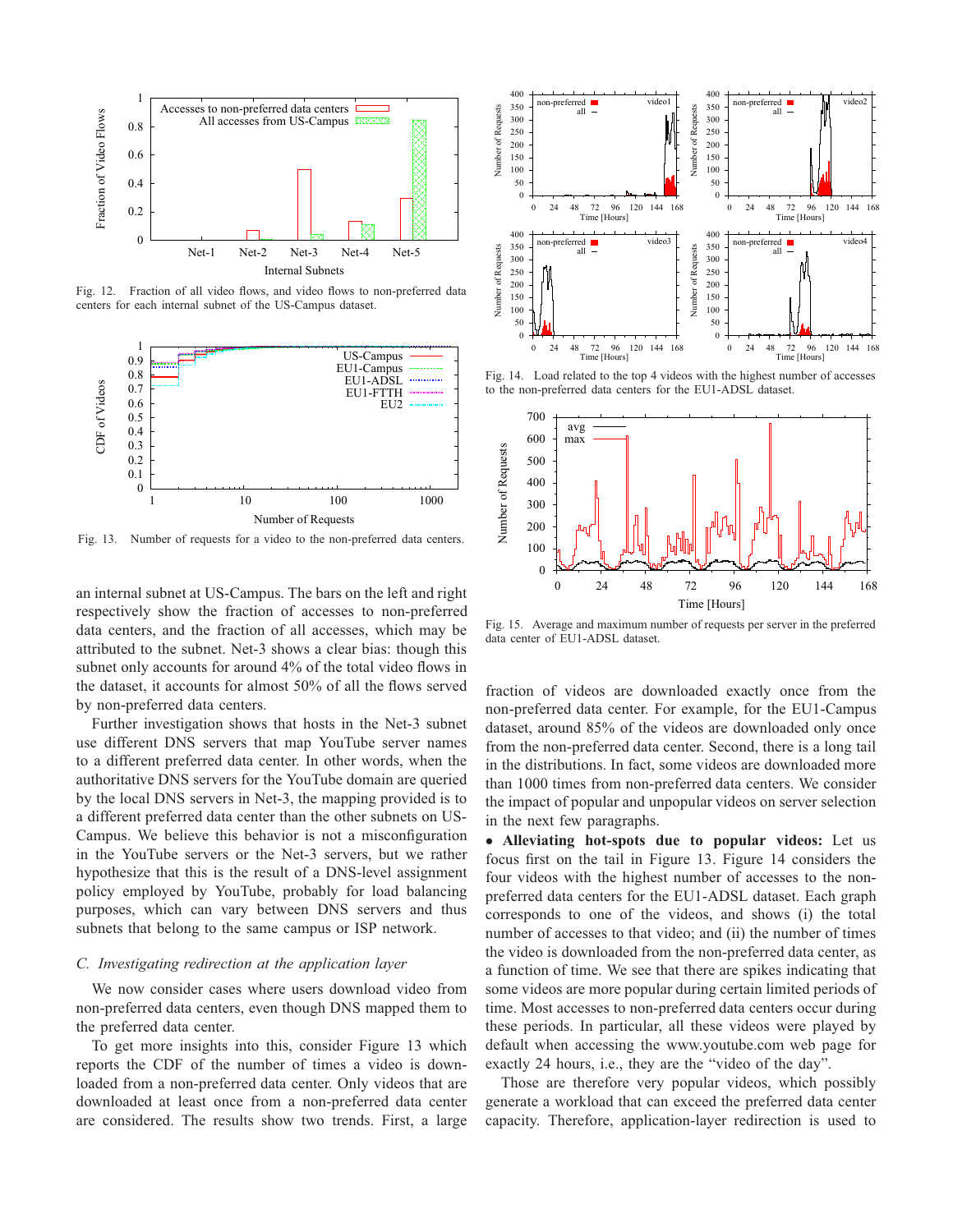

Fig. 16. Number of video sessions per hour seen by the server handling *video1* in the preferred data center of the EU1-ADSL dataset. A breakdown of sessions based on whether flows are directed to preferred data centers is also shown.

handle the peaks. As further evidence, Figure 15 shows the average and the maximum number of requests served by each server (identified by its IP address) in the preferred data center as a function of time. The figure shows that at several times, the maximum number of requests a single server has to handle is by far larger than the average load. For instance at time 115, the average load is about 50 video flows, but there is one server that answers more than 650 requests. Interestingly, we note that the servers suffering the peak loads are those serving the majority of the top videos of Figure 14.

Further investigation reveals that DNS correctly forwards the request to a server in the preferred data center, but since its load is too high, the server redirects part of the requests to another server in a non-preferred data center. Consider Figure 16, which shows the load in terms of sessions, handled by the server receiving the requests for *video1* for the EU1-ADSL dataset. Different colors are used to show the breakdown of the total number of sessions according to the preferred/non-preferred patterns. For example, we can see that in the first 6 days, the majority of the sessions involves only flows served by the preferred data center. On the last day however, a larger number of requests is received, which leads to an increase in application-layer redirections to a nonpreferred data center. Overall, these results show that local and possibly persistent overload situations are handled by the YouTube CDN via application-layer redirection mechanisms.

• **Availability of unpopular videos:** Consider again Figure 13. Let us now focus on the observation that several videos are downloaded exactly once from the non-preferred data center. Further analysis indicated that for most datasets, over 99% of these videos were accessed exactly once in the entire dataset, with this access being to non-preferred data centers. However, when the videos were accessed more than once, only the first access was redirected to a non-preferred data center.

This observation leads us to hypothesize that downloads from non-preferred data centers can occur because of the limited popularity of the videos. In particular, videos that are rarely accessed may be unavailable at the preferred data center, causing the user requests to be redirected to non-preferred data centers until the video is found.



Fig. 17. Variation over time of the RTT between a PlanetLab node and the content servers for requests of the same test video.



Fig. 18. Reduction in RTT from PlanetLab nodes to the content servers when a test video is downloaded twice. The first access may incur a higher RTT due to unavailability of content in the preferred data center.

Since our datasets only contain a limited view of the accesses seen by a data center, it is difficult to validate this claim using only our datasets. We therefore conducted controlled active experiments using PlanetLab nodes. In particular, we uploaded a test video to YouTube. The video was then downloaded from 45 PlanetLab nodes around the world. Nodes were carefully selected so that most of them had different preferred data centers. From each node, we also measured the RTT to the server being used to download the content. We repeated this experiment every 30 minutes for 12 hours.

Figure 17 shows an example of the variation of RTT samples considering a PlanetLab node located in California. Observe that the very first sample has an RTT of around 200 ms. In contrast, later samples exhibit RTT of about 20 ms. Further investigations showed that the first time, the video was served by a data center in the Netherlands while subsequent requests were served by a data center in California.

Figure 18 shows the CDF of the ratio of the RTT to the server that handled the first video request (RTT1) to the RTT to the server that handled the second video request (RTT2) for all the PlanetLab nodes. A ratio greater than 1 means that the video was obtained from a closer data center in the second attempt than in the first attempt. A ratio with a value close to 1 shows that the first request went to the same server or a server in the same data center as the second request. For over 40% of the PlanetLab nodes, the ratio was larger than 1, and in 20% of the cases the ratio was greater than 10. Interestingly, we have also found the RTT of subsequent samples is comparable to the